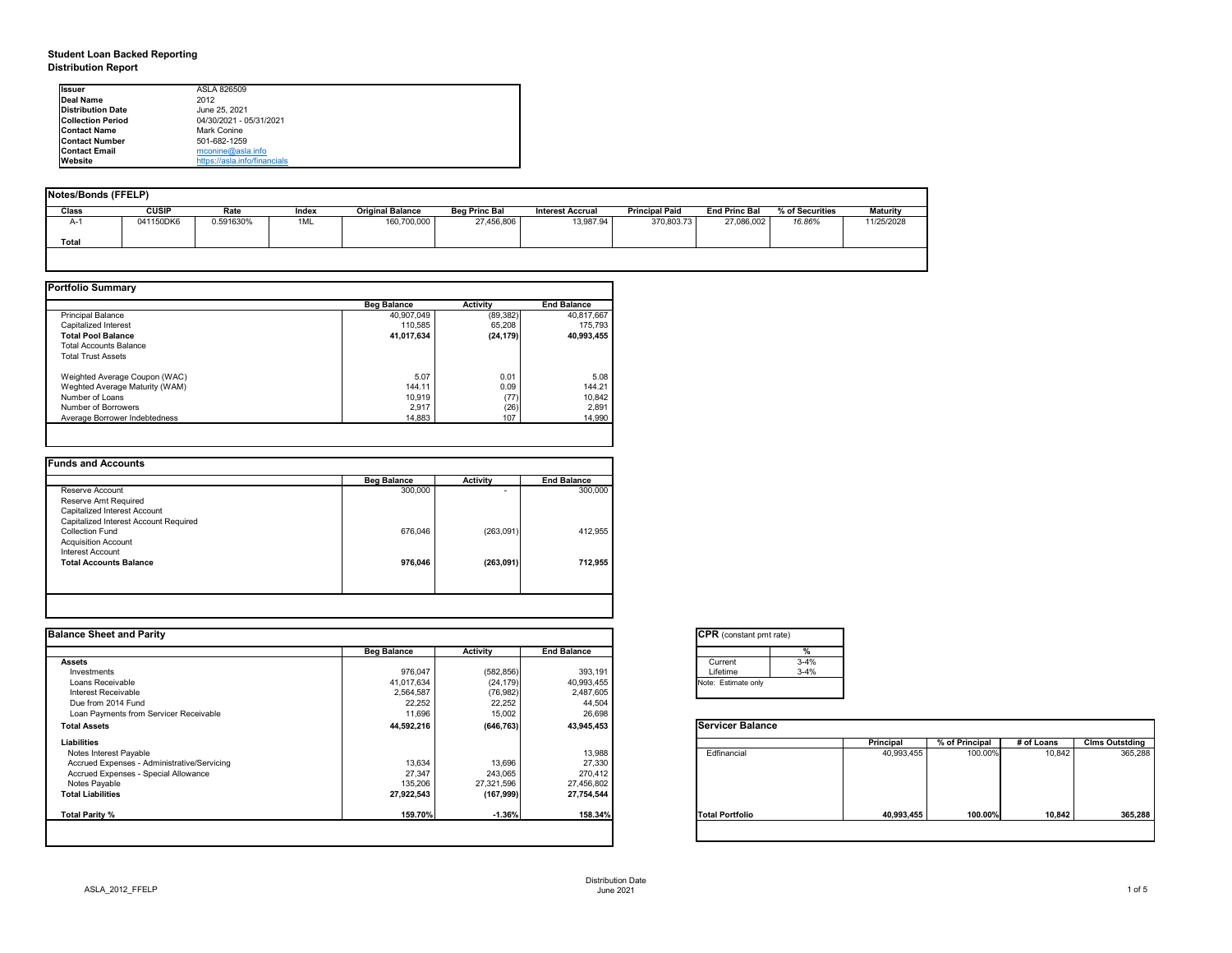## **Student Loan Backed Reporting Distribution Report**

### **Delinquency Status**

|                           | # of Loans       |               | <b>Principal</b> |               | % of Principal   |               | <b>WAC</b>       |               | <b>WARM</b>      |               |
|---------------------------|------------------|---------------|------------------|---------------|------------------|---------------|------------------|---------------|------------------|---------------|
|                           | <b>Beginning</b> | <b>Ending</b> | <b>Beginning</b> | <b>Ending</b> | <b>Beginning</b> | <b>Ending</b> | <b>Beginning</b> | <b>Ending</b> | <b>Beginning</b> | <b>Ending</b> |
| In School                 | 12               |               | 69,103           | 64,728        | 0.17%            | 0.16%         | 5.69             | 5.62          | 118.48           | 118.38        |
| Grace                     |                  |               | 3,500            | 7,875         | 0.01%            | 0.02%         | 6.80             | 6.80          | 120.00           | 120.00        |
| Repayment                 |                  |               |                  |               |                  |               |                  |               |                  |               |
| Current                   | 6,832            | 7,161         | 23,560,672       | 25,164,410    | 57.44%           | 61.39%        | 5.31             | 5.33          | 157.87           | 155.41        |
| 31-60 Days Delinquent     | 293              | 404           | 1,388,522        | 1,875,222     | 3.39%            | 4.57%         | 5.81             | 5.42          | 149.33           | 149.15        |
| 61-90 Days Delinquent     | 238              | 183           | 1,158,537        | 894,556       | 2.82%            | 2.18%         | 5.80             | 5.54          | 158.16           | 148.11        |
| 91-120 Days Delingent     | 195              | 183           | 883,825          | 917,970       | 2.15%            | 2.24%         | 5.35             | 5.91          | 116.36           | 147.44        |
| 121-180 Days Delinquent   | 268              | 249           | 1,257,214        | 1,171,017     | 3.07%            | 2.86%         | 5.31             | 5.26          | 145.40           | 123.41        |
| 181-270 Days Delinquent   | 290              | 295           | 1,392,800        | 1,343,260     | 3.40%            | 3.28%         | 5.43             | 5.37          | 140.16           | 139.92        |
| 271+ Days Delinquent      | 62               | 112           | 210,308          | 477,973       | 0.51%            | 1.17%         | 5.76             | 5.59          | 88.12            | 111.96        |
| <b>Total Repayment</b>    | 8,178            | 8,587         | 29,851,879       | 31,844,408    | 72.78%           | 77.68%        | 5.36             | 5.36          | 154.41           | 152.13        |
| Forbearance               | 1,714            | 1,311         | 7,306,355        | 5,599,225     | 17.81%           | 13.66%        | 5.45             | 5.44          | 151.97           | 160.32        |
| Deferment                 | 939              | 850           | 3,450,903        | 3,138,035     | 8.41%            | 7.65%         | 5.18             | 5.27          | 138.59           | 142.75        |
| <b>Claims in Progress</b> | 73               | 64            | 335,894          | 267,349       | 0.82%            | 0.65%         | 5.57             | 5.93          | 148.24           | 158.94        |
| <b>Claims Denied</b>      |                  | 15            |                  | 71,834        | 0.00%            | 0.18%         |                  | 4.70          |                  | 112.75        |
| <b>Total Portfolio</b>    | 10,919           | 10,842        | 41,017,634       | 40,993,455    | 100.00%          | 100.00%       | 5.36             | 5.37          | 152.53           | 152.45        |

|                                     | # of Loans       |               | <b>Principal</b> |               | % of Principal   |               | <b>WAC</b>       |               | <b>WARM</b>      |               |
|-------------------------------------|------------------|---------------|------------------|---------------|------------------|---------------|------------------|---------------|------------------|---------------|
|                                     | <b>Beginning</b> | <b>Ending</b> | <b>Beginning</b> | <b>Ending</b> | <b>Beginning</b> | <b>Ending</b> | <b>Beginning</b> | <b>Ending</b> | <b>Beginning</b> | <b>Ending</b> |
| Current                             | 6,832            | 7,161         | 23,560,672       | 25,164,410    | 78.93%           | 79.02%        | 5.31             | 5.33          | 157.87           | 155.41        |
| 31-60 Days Delinquent               | 293              | 404           | 1,388,522        | 1,875,222     | 4.65%            | 5.89%         | 5.81             | 5.42          | 149.33           | 149.15        |
| 61-90 Days Delinquent               | 238              | 183           | 1,158,537        | 894,556       | 3.88%            | 2.81%         | 5.80             | 5.54          | 158.16           | 148.11        |
| 91-120 Days Delingent               | 195              | 183           | 883,825          | 917,970       | 2.96%            | 2.88%         | 5.35             | 5.91          | 116.36           | 147.44        |
| 121-180 Days Delinquent             | 268              | 249           | 1,257,214        | 1,171,017     | 4.21%            | 3.68%         | 5.31             | 5.26          | 145.40           | 123.41        |
| 181-270 Days Delinquent             | 290              | 295           | 1,392,800        | 1,343,260     | 4.67%            | 4.22%         | 5.43             | 5.37          | 140.16           | 139.92        |
| 271+ Days Delinquent                | 62               | 112           | 210,308          | 477,973       | 0.70%            | 1.50%         | 5.76             | 5.59          | 88.12            | 111.96        |
| <b>Total Portfolio in Repayment</b> | 8,178            | 8,587         | 29,851,879       | 31,844,408    | 100.00%          | 100.00%       | 5.36             | 5.36          | 154.41           | 152.13        |

| Portfolio by Loan Type                |                  |               |                  |                                    |                  |               |                  |               |                  |               |
|---------------------------------------|------------------|---------------|------------------|------------------------------------|------------------|---------------|------------------|---------------|------------------|---------------|
|                                       | # of Loans       |               |                  | <b>Principal</b><br>% of Principal |                  |               | <b>WAC</b>       |               | <b>WARM</b>      |               |
|                                       | <b>Beginning</b> | <b>Ending</b> | <b>Beginning</b> | <b>Ending</b>                      | <b>Beginning</b> | <b>Ending</b> | <b>Beginning</b> | <b>Ending</b> | <b>Beginning</b> | <b>Ending</b> |
| <b>Subsidized Consolidation Loans</b> |                  |               |                  |                                    |                  |               |                  |               |                  |               |
| Unsubsidized Consolidation Loans      |                  |               |                  |                                    |                  |               |                  |               |                  |               |
| <b>Subsidized Stafford Loans</b>      | 6,153            | 6,109         | 18,637,095       | 18,600,726                         | 45.44%           | 45.37%        | 5.21             | 5.21          | 136.32           | 136.15        |
| <b>Unsubsidized Stafford Loans</b>    | 4,627            | 4,597         | 21,508,520       | 21,527,980                         | 52.44%           | 52.52%        | 5.39             | 5.39          | 168.28           | 168.17        |
| PLUS/GradPLUS Loans                   | 139              | 136           | 872,020          | 864,749                            | 2.13%            | 2.11%         | 8.08             | 8.08          | 110.64           | 111.52        |
| SLS Loans                             |                  |               |                  |                                    |                  |               |                  |               |                  |               |
| <b>Total Portfolio</b>                | 10,919           | 10,842        | 41,017,634       | 40,993,455                         | 100.00%          | 100.00%       | 5.36             | 5.37          | 152.53           | 152.45        |

|  |  | Portfolio by Program Type |  |
|--|--|---------------------------|--|
|--|--|---------------------------|--|

| <b>Portfolio by Program Type</b>           |                  |               |                  |                  |                  |                |                  |               |                  |               |
|--------------------------------------------|------------------|---------------|------------------|------------------|------------------|----------------|------------------|---------------|------------------|---------------|
|                                            |                  | # of Loans    |                  | <b>Principal</b> |                  | % of Principal |                  | <b>WAC</b>    |                  | <b>WARM</b>   |
|                                            | <b>Beginning</b> | <b>Ending</b> | <b>Beginning</b> | Ending           | <b>Beginning</b> | <b>Ending</b>  | <b>Beginning</b> | <b>Ending</b> | <b>Beginning</b> | <b>Ending</b> |
| Graduate / 4-Year Loans                    | 8,268            | 8,205         | 32,153,222       | 32,138,627       | 78.39%           | 78.40%         | 5.34             | 5.35          | 150.54           | 150.32        |
| 2-Year Loans                               | 2,449            | 2,435         | 8,285,461        | 8,273,609        | 20.20%           | 20.18%         | 5.45             | 5.45          | 160.10           | 160.40        |
| Proprietary / Technical / Vocational Loans | 202              | 202           | 578,951          | 581,219          | 1.41%            | 1.42%          | 5.34             | 5.35          | 154.76           | 156.71        |
| Unknown (Consolidation) Loans              |                  |               |                  |                  |                  |                |                  |               |                  |               |
| Other Loans                                |                  |               |                  |                  |                  |                |                  |               |                  |               |
| <b>Total Portfolio</b>                     | 10,919           | 10,842        | 41,017,634       | 40,993,455       | 100.00%          | 100.00%        | 5.36             | 5.37          | 152.53           | 152.45        |
|                                            |                  |               |                  |                  |                  |                |                  |               |                  |               |

|                        |                  | # of Loans    |                  | <b>Principal</b> |                  | % of Principal |  |
|------------------------|------------------|---------------|------------------|------------------|------------------|----------------|--|
|                        | <b>Beginning</b> | <b>Ending</b> | <b>Beginning</b> | <b>Ending</b>    | <b>Beginning</b> | <b>Ending</b>  |  |
| <b>Fixed Loans</b>     | 6,233            | 6,178         | 27,212,383       | 27,230,967       | 66.34%           | 66.43%         |  |
| Variable Loans         | 4,686            | 4,664         | 13,805,251       | 13,762,488       | 33.66%           | 33.57%         |  |
| T-Bill Loans           | 4,686            | 4,664         | 13,805,251       | 13,762,488       | 33.66%           | 33.57%         |  |
| <b>CMT Loans</b>       |                  |               |                  |                  |                  |                |  |
| <b>Total Portfolio</b> | 10,919           | 10,842        | 41,017,634       | 40,993,455       | 100.00%          | 100.00%        |  |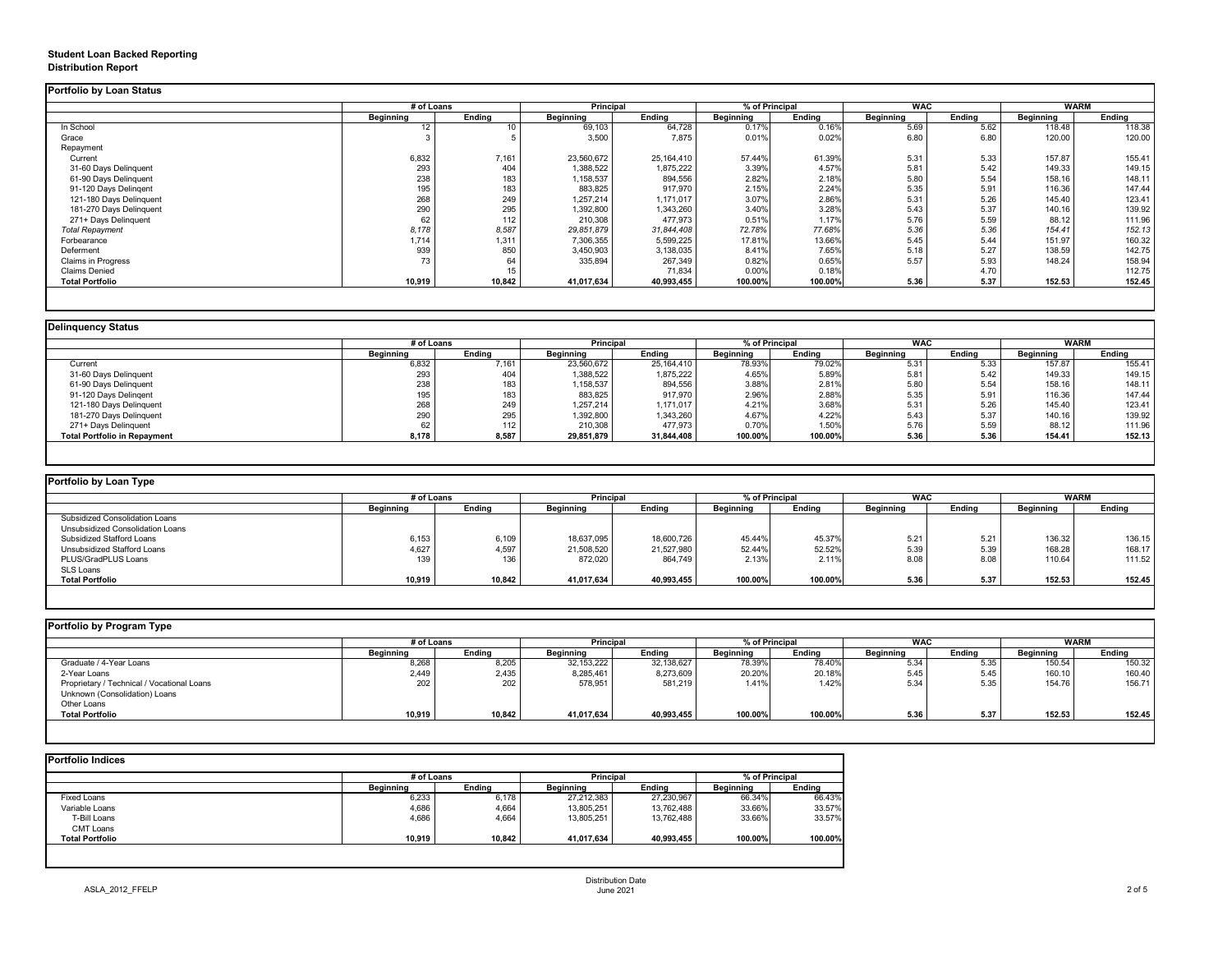**Distribution Date** June 25, 2021<br>**Collection Period** May 1, 2021, through May 1, 2021, through May May 1, 2021, through May 31, 2021

# **Collection Activity**

| Beginning Balance - May 1, 2021<br><b>Collection Amount Received</b><br>Recoveries<br>Reserve Account<br><b>Excess of Required Reserve Account</b><br>Interest on Investment Earnings<br>Capitalized Interest Account (after a stepdown or release date) | 507,556<br>783,326 |
|----------------------------------------------------------------------------------------------------------------------------------------------------------------------------------------------------------------------------------------------------------|--------------------|
|                                                                                                                                                                                                                                                          | 26.09              |
|                                                                                                                                                                                                                                                          |                    |
|                                                                                                                                                                                                                                                          |                    |
|                                                                                                                                                                                                                                                          |                    |
|                                                                                                                                                                                                                                                          |                    |
|                                                                                                                                                                                                                                                          |                    |
|                                                                                                                                                                                                                                                          |                    |
| <b>Acquisition Account</b>                                                                                                                                                                                                                               |                    |
| <b>Payments from Guarantor</b>                                                                                                                                                                                                                           |                    |
| Transfer from 2010 Collection Fund for correction of error                                                                                                                                                                                               |                    |
| <b>Required Repurchases</b>                                                                                                                                                                                                                              |                    |
| Special Allowance Payable to Department of Education                                                                                                                                                                                                     |                    |
| <b>Consolidation Rebate Fees</b>                                                                                                                                                                                                                         | (370, 397)         |
| <b>Rating Agency Surveillance Fees</b>                                                                                                                                                                                                                   |                    |
| Principal payments, interest payments, administration fees, servicing fees, and trustee fees                                                                                                                                                             | (507, 556)         |
| <b>Other Amounts Received in Collection</b>                                                                                                                                                                                                              |                    |
| <b>Total Available Funds</b>                                                                                                                                                                                                                             | 412,955.00         |

| <b>Fees Due for Current Period</b> | as of 5/31/2021 |
|------------------------------------|-----------------|
| Indenture Trustee Fees             | 833.33          |
| <b>Servicing Fees</b>              | 23,914          |
| <b>Administration Fees</b>         | 3,416           |
| Late Fees                          |                 |
| <b>Other Fees</b>                  |                 |
| <b>Total Fees</b>                  | 28, 163. 33     |

| <b>Cumulative Default Rate</b>                                                                      | as of 5/31/2021 |
|-----------------------------------------------------------------------------------------------------|-----------------|
| Current Period Defaults (\$)                                                                        | 338,545.96      |
| Cumulative Defaults (\$)                                                                            | 46,572,981.62   |
| Cumulative Default (% of original pool balance)                                                     | 29.01%          |
| Cumulative Default (% of cumulative entered repayment balance) <sup>a</sup>                         | 113.81%         |
| Current Period Payments (Recoveries) from Guarantor (\$)                                            |                 |
| Current Period Borrower Recoveries (\$)                                                             | n/a             |
| Cumulative Recoveries (\$) <sup>b</sup>                                                             | 43,459,704.41   |
| <b>Cumulative Recovery Rate (%)</b>                                                                 | 93.32%          |
| Cumulative Net Loss Rate (%)                                                                        | 1.94%           |
| Servicer Reject Rate (FFELP) (%)                                                                    |                 |
| Cumulative Servicer Reject Rate (FFELP) (%)                                                         |                 |
| Repayment balance includes all repayment loans with the exception of balances in claim status<br>a) |                 |
| Cumulative Recoveries includes 97% of claims in progress balances<br>b)                             |                 |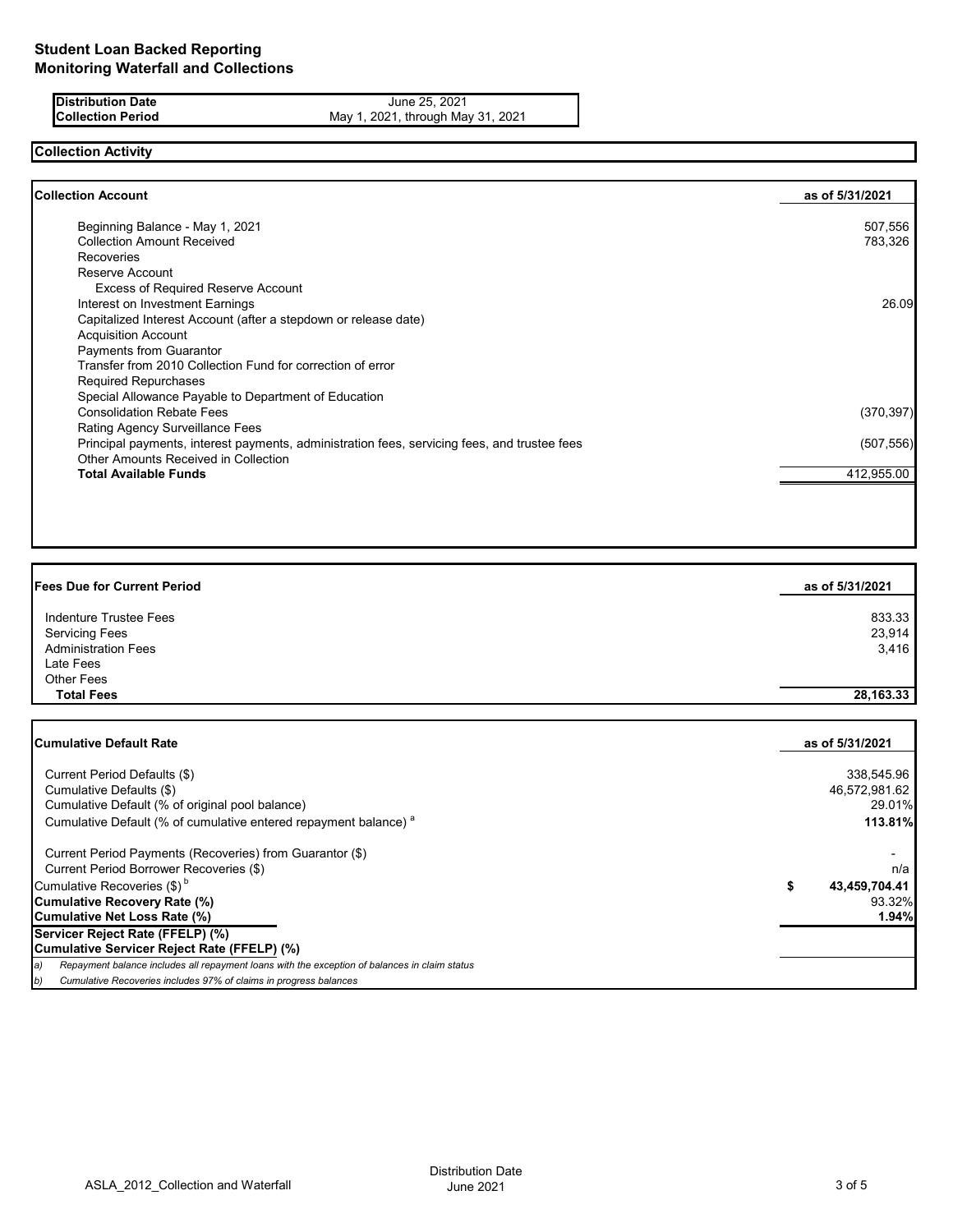## **Waterfall Activity**

| <b>Waterfall for Distribution</b>                                                         | <b>Amount Due</b> | <b>Amount Remaining</b> |
|-------------------------------------------------------------------------------------------|-------------------|-------------------------|
| <b>Total Available Funds</b>                                                              |                   | 412,955                 |
| First: Payments under any Joint Sharing Agreement                                         |                   |                         |
| <b>Second: Trustee Fees</b>                                                               | 833.33            | 412,121.67              |
| <b>Third: Servicing Fees and Backup Servicing Fees</b>                                    | 23,914            | 388,207.67              |
| <b>Fourth: Administration Fees</b>                                                        | 3,416             | 384,791.67              |
| <b>Fifth: Noteholder Interest</b>                                                         | 13,987.94         | 370,803.73              |
| Sixth: Reinstate the balance of the Reserve Fund up to the Specified Reserve Fund Balance |                   |                         |
| Seventh: Noteholder Principal, until paid in full                                         | 370,803.73        |                         |
|                                                                                           |                   |                         |

| <b>Principal and Interest Distributions</b>    | <b>Class A-1</b> |
|------------------------------------------------|------------------|
|                                                |                  |
| <b>Quarterly Interest Due</b>                  | 13,987.94        |
| <b>Quarterly Interest Paid</b>                 | 13,987.94        |
| Interest Shortfall                             |                  |
| Interest Carryover Due                         |                  |
| Interest Carryover Paid                        |                  |
| Interest Carryover                             |                  |
| <b>Quarterly Principal Distribution Amount</b> | 370,803.73       |
| <b>Quarterly Principal Paid</b>                | 370,803.73       |
| Shortfall                                      |                  |
| <b>Total Distribution Amount</b>               | 384,791.67       |